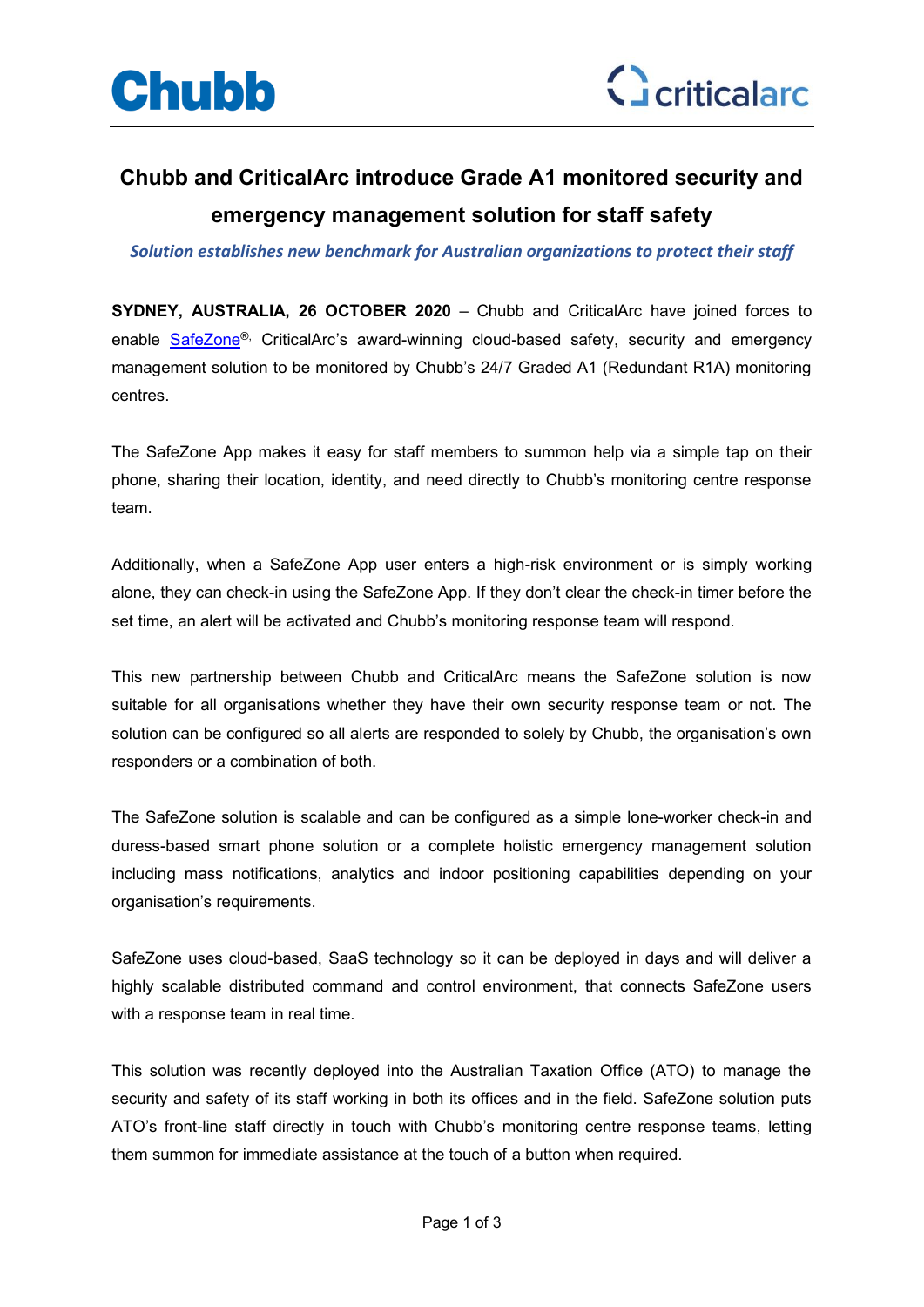SafeZone fundamentally transforms an organisation's ability to manage its staff safety and security in emergency situations, the capability to direct alarms into Chubb's 24/7 monitoring centres ensures a consistent and fast response to protect organisation's most important asset, their people.

"Chubb's integration of SafeZone at our Monitoring Centre's has established a new benchmark for organisations to protect their staff, streamline operations, which is easy to use and quick to deploy." – Joshua Simmons, Managing Director – Chubb Monitoring Solutions

"As a result of this partnership between CriticalArc and Chubb, tens of thousands of public and private sector workers are being protected by SafeZone," said Darren Chalmers-Stevens, Managing Director, CriticalArc. "Now organisations of all sizes, from small enterprises to major corporations, will be able to provide enhanced protection for their people, nationwide."

"Chubb is a natural partner for CriticalArc given that the company operates the highest ASIAL graded security monitoring centre in the country. This, coupled with SafeZone's unique capabilities, will transform safety standards for many more customers."

Chubb and CriticalArc will be attending the Security & Government Expo on Thursday November 12th, 2020, to demonstrate the combined offering. For more information on SafeZone go to www.criticalarc.com or www.chubb.com.au

For more information on CriticalArc and SafeZone go to www.criticalarc.com or https://www.criticalarc.com/contact/.

**—Ends—**

## **Media Contacts**

- Australian Headquarters: Julian Spencer, Sales Manager, ANZ +61 1300 13 53 40 or e-mail: Julian@criticalarc.com
- Tara Farley, CriticalArc PR & Marketing Consultant, +44 (0)7785 707714 or e-mail: tara@tmfmarketing.com
- Gerard Laurain, CriticalArc Global Marketing Director, +1 (720) 234 2794 or e-mail: Gerard@criticalarc.com

## **About CriticalArc**

CriticalArc provides SafeZone®, the leading safety, security and emergency management solution that helps large organizations keep their people safe and respond more effectively to critical incidents so they can fulfil their duty of care and mitigate risks. SafeZone fundamentally transforms the ability to manage personal safety, security and emergency situations so